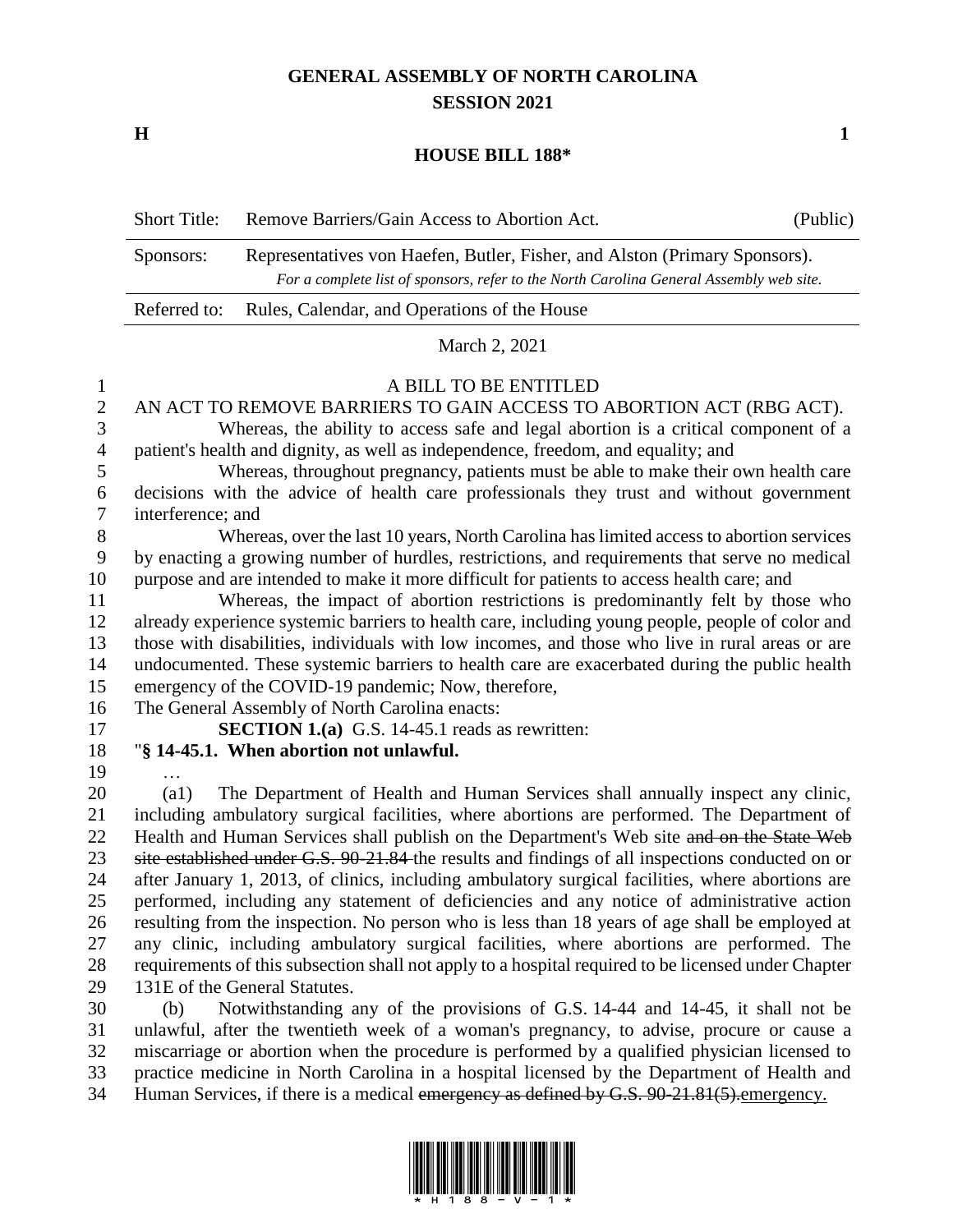## **General Assembly Of North Carolina Session 2021**

 (b1) A qualified physician who advises, procures, or causes a miscarriage or abortion after the sixteenth week of a woman's pregnancy shall record all of the following: the method used by the qualified physician to determine the probable gestational age of the unborn child at the time the procedure is to be performed; the results of the methodology, including the measurements of the unborn child; and an ultrasound image of the unborn child that depicts the measurements. The qualified physician shall provide this information, including the ultrasound image, to the Department of Health and Human Services pursuant to G.S. 14-45.1(c).

8 A qualified physician who procures or causes a miscarriage or abortion after the twentieth<br>9 week of a woman's pregnancy shall record the findings and analysis on which the qualified week of a woman's pregnancy shall record the findings and analysis on which the qualified 10 physician based the determination that there existed a medical emergency as defined by G.S. 90-21.81(5) emergency and shall provide that information to the Department of Health and Human Services pursuant to G.S. 14-45.1(c). Materials generated by the physician or provided by the physician to the Department of Health and Human Services pursuant to this section shall not be public records under G.S. 132-1.

…

 (g) For purposes of this section, "qualified physician" means (i) a physician person who possesses, or is eligible to possess, board certification in obstetrics or gynecology, (ii) a physician who possesses sufficient training based on established medical standards in safe abortion care, abortion complications, and miscarriage management, or (iii) a physician who performs an 20 abortion in a medical emergency as defined by G.S. 90-21.81(5). qualified to practice medicine under Article 1 of Chapter 90 of the General Statutes, a physician assistant as defined in G.S. 90-18.1, a nurse practitioner as defined in G.S. 90-18.2, or a certified nurse midwife may fulfill the requirements and functions designated for a physician.

 (h) For the purposes of this section, "medical emergency" means a condition which, in reasonable medical judgment, so complicates the medical condition of the pregnant woman as to necessitate the immediate abortion of her pregnancy to avert her death or for which a delay will create serious risk of substantial and irreversible physical impairment of a major bodily function, not including any psychological or emotional conditions. No condition shall be deemed a medical emergency if based on a claim or diagnosis that the woman will engage in conduct which would result in her death or in substantial and irreversible physical impairment of a major bodily function."

**SECTION 1.(b)** G.S. 90-21.4 is amended by adding a new subsection to read:

 "(c) For the purposes of this section, a person who is qualified to practice medicine under Article 1 of Chapter 90 of the General Statutes, a physician assistant as defined in G.S. 90-18.1, a nurse practitioner as defined in G.S. 90-18.2, or a certified nurse midwife shall qualify for the same limited immunity in this section that is designated for a physician."

**SECTION 1.(c)** G.S. 90-21.9 reads as rewritten:

"**§ 90-21.9. Medical emergency exception.**

 (a) The requirements of parental consent prescribed by G.S. 90-21.7(a) shall not apply when, in the best medical judgment of the physician based on the facts of the case before the physician, a medical emergency exists that so complicates the pregnancy as to require an immediate abortion, or when the conditions prescribed by G.S. 90-21.1(4) are met.

 (b) For the purposes of this section and G.S. 90-21.7, a person who is qualified to practice medicine under Article 1 of Chapter 90 of the General Statutes, a physician assistant as defined in G.S. 90-18.1, a nurse practitioner as defined in G.S. 90-18.2, or a certified nurse midwife may fulfill the requirements and functions designated for a physician."

# **SECTION 1.(d)** G.S. 90-21.120 reads as rewritten:

# "**§ 90-21.120. Definitions.**

- The following definitions apply in this Article:
- (1) Abortion. As defined in G.S. 90-21.81(1).The use or prescription of any instrument, medicine, drug, or other substance or device intentionally to